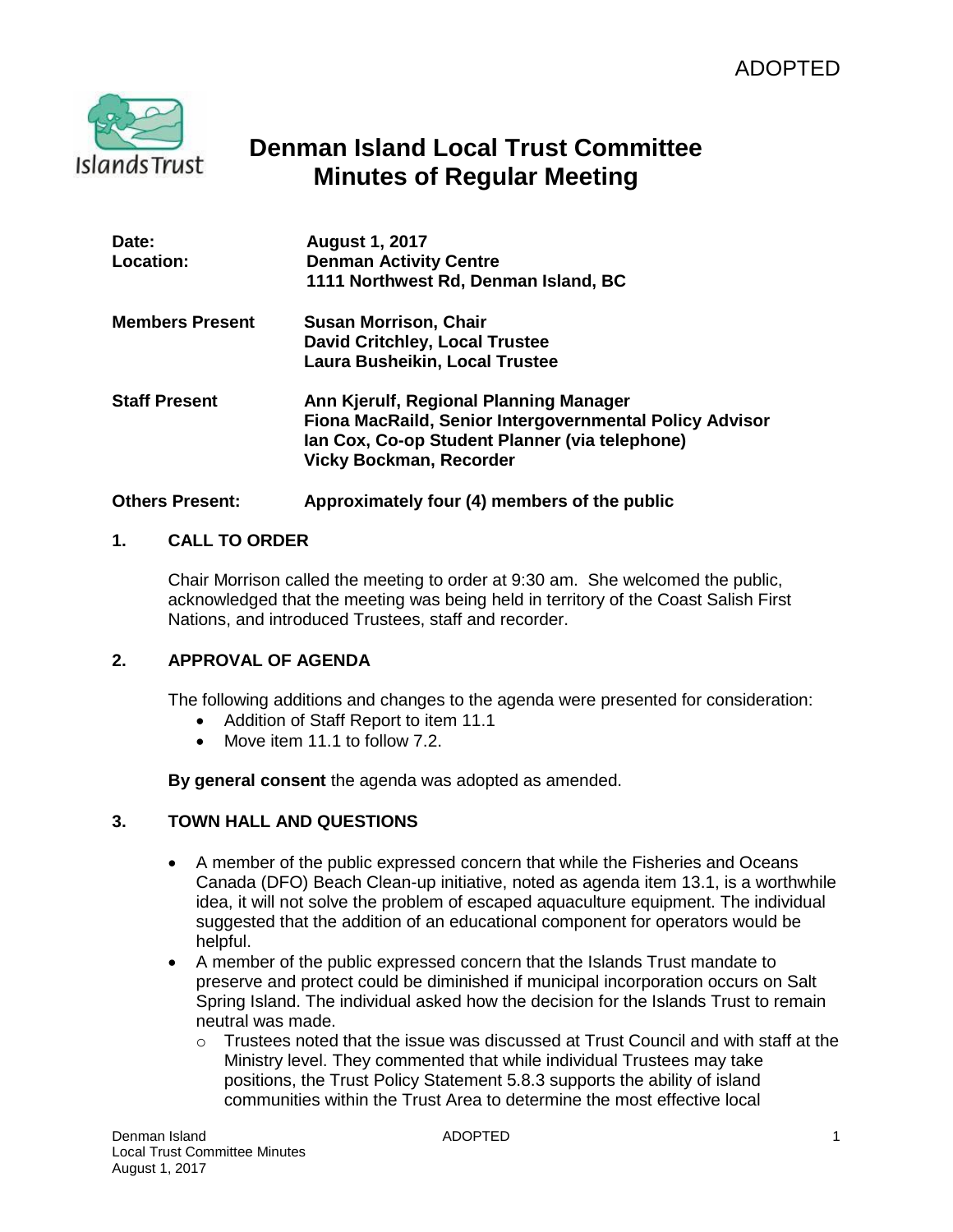government structure to support their local autonomy and specific community needs.

- A member of the Association for Denman Island Marine Stewards (ADIMS) spoke on behalf of the group and provided her comments for the record. She addressed agenda item 13.1, DFO's Beach Clean-up initiative. She stated that ADIMS does not support any plan that relies on vehicles driving on the beach as the means of collecting debris and suggested that placing a dumpster at Buckley Bay would be a preferable location.
- A member of the public remarked that when possible, recycling equipment collected in beach clean-up efforts back to operators is preferable to dumping.

# **4. COMMUNITY INFORMATION MEETING - none**

# **5. PUBLIC HEARING - none**

# **6. MINUTES**

# **6.1 Local Trust Committee Minutes dated June 6, 2017 - for adoption**

The following amendment was presented for consideration:

• Page 3, Discussion on resolution DE-2017-041, second bullet: delete "was supported".

**By general consent** the minutes were adopted as amended.

# **6.2 Local Trust Committee Public Hearing Record dated June 6, 2016 - for receipt**

Received.

- **6.3 Section 26 Resolutions-Without-Meeting - none**
- **6.4 Advisory Planning Commission Minutes - none**

# **7. BUSINESS ARISING FROM MINUTES**

# **7.1 Follow-up Action List dated July 24, 2017**

Regional Planning Manager Kjerulf presented the Follow-up Action List and provided updates. Discussion included the following key points:

- Trustees suggested that grant opportunities and other funding sources for purchase of First Nations reading list books might be researched and provided as information in the correspondence to libraries; and
- Staff was requested to solicit a response from Forests, Lands and Natural Resource Operations (FLNRO) regarding the request for notification of tenure applications.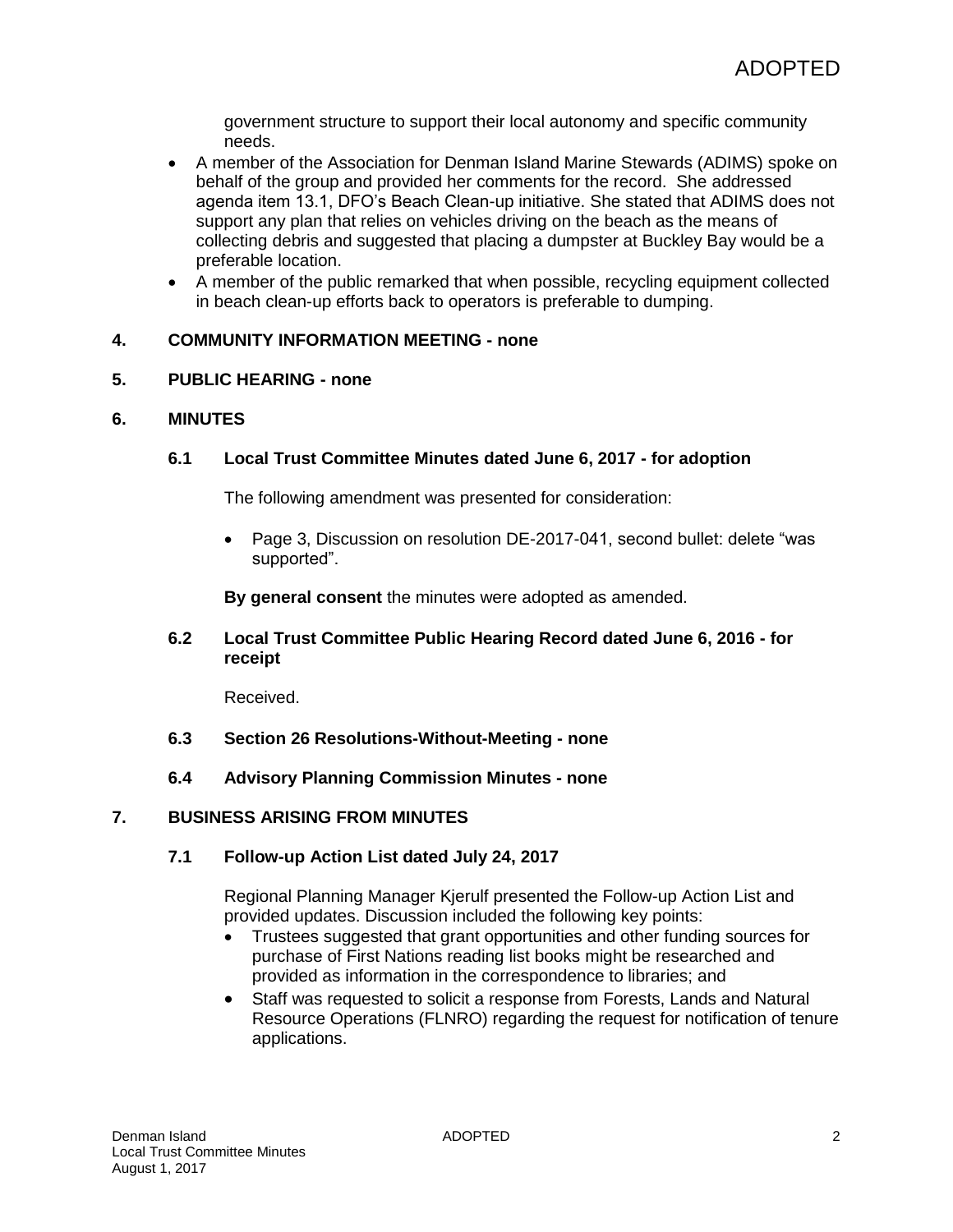# **It was MOVED and SECONDED,**

that the Denman Island Local Trust Committee request staff to ask the Islands Trust Grant Administrator about the availability of grant monies for the purchase of books by libraries on the topic of indigenous culture and reconciliation.

# **CARRIED**

# **7.2 Fees Bylaw Amendment regarding Affordable Housing - Staff Report**

Trustees received the Staff Report that provides a draft amendment to the Fees Bylaw to reduce the fee where the application is for affordable housing.

# **DE-2017-056**

# **It was MOVED and SECONDED,**

that the Denman Island Local Trust Committee Bylaw No. 226, cited as "Denman Island Local Trust Committee Fees Bylaw, 2007, Amendment No. 1, 2017", be read a first time.

# **CARRIED**

# **DE-2017-057**

# **It was MOVED and SECONDED,**

that the Denman Island Local Trust Committee Bylaw No. 226, cited as "Denman Island Local Trust Committee Fees Bylaw, 2007, Amendment No. 1, 2017", be read a second time.

# **CARRIED**

# **DE-2017-058**

# **It was MOVED and SECONDED,**

that the Denman Island Local Trust Committee Bylaw No. 226, cited as "Denman Island Local Trust Committee Fees Bylaw, 2007, Amendment No. 1, 2017", be read a third time.

# **CARRIED**

# **DE-2017-059 It was MOVED and SECONDED,**

that the Denman Island Local Trust Committee Bylaw No. 226, cited as "Denman Island Local Trust Committee Fees Bylaw, 2007, Amendment No. 1, 2017", be forwarded to the Secretary of the Islands Trust for approval by the Executive Committee.

# **CARRIED**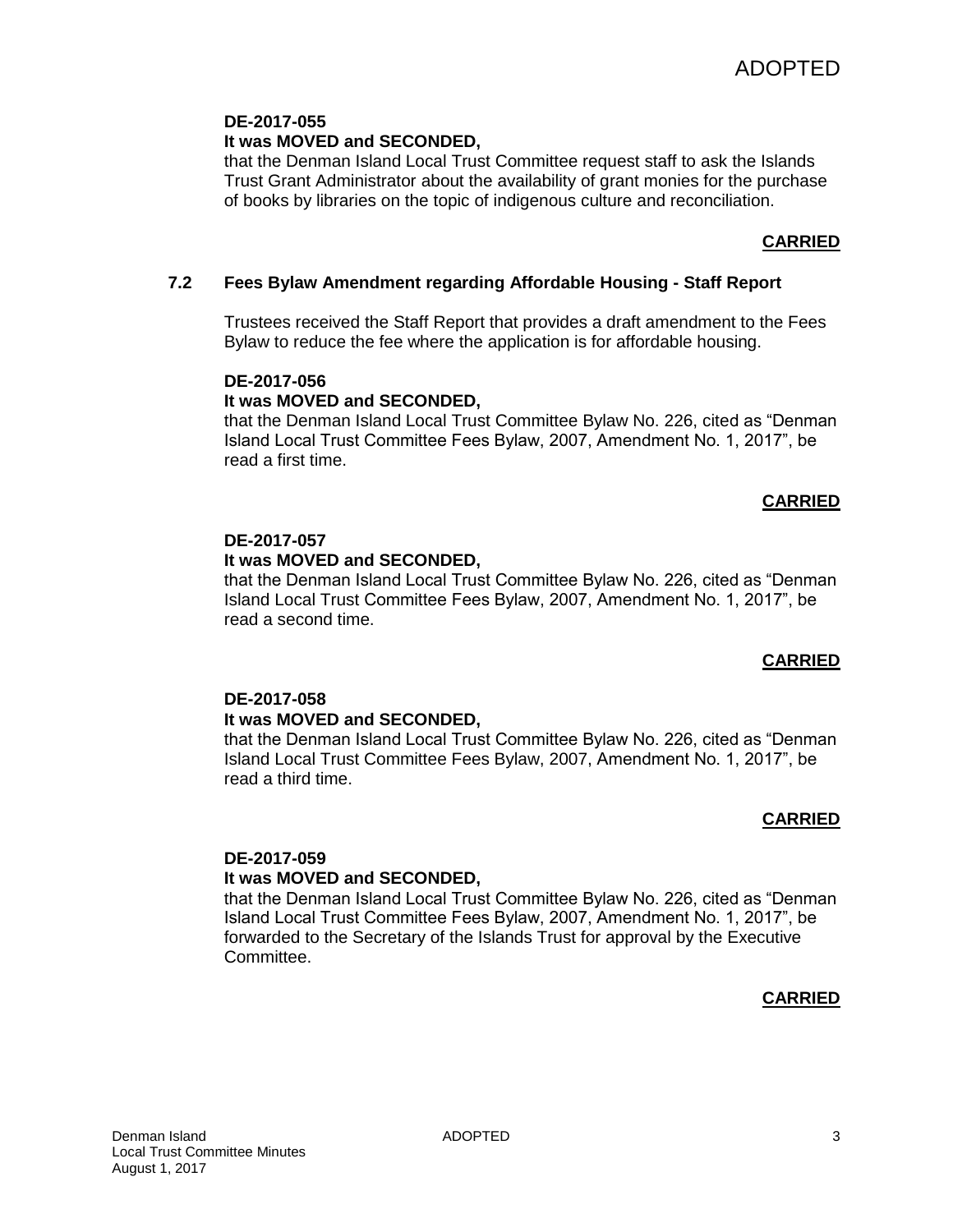# **11.1 First Nations Relationship Building – Staff Report**

Senior Intergovernmental Policy Advisor MacRaild presented the Staff Report regarding *Shared Narrative of Place with First Nations: Next Steps*. She noted that the Staff Report provides recommendations for the Local Trust Committee's (LTC) consideration including draft text of a Deep History introduction section for the Official Community Plan (OCP) and development of a series of educational workshops.

Discussion followed and the following points were noted:

- Trustees proposed that they defer consideration of the draft text of the OCP introduction section in order to consider it further and provide input to staff;
- A presentation scheduled for September or October to include representatives of the K'omoks First Nation was suggested as an event that the community would appreciate; and
- Interest was expressed in the report on First Nations geoduck interests which the Executive Committee will be receiving.

#### **DE-2017-060**

# **It was MOVED and SECONDED,**

that the Denman Island Local Trust Committee request staff to receive feedback from Trustees about Official Community Plan amendments dealing with First Nations issues and bring back a brief written or verbal report to the next Local Trust Committee meeting.

# **CARRIED**

# **DE-2017-061**

# **It was MOVED and SECONDED,**

that the Denman Island Local Trust Committee request staff to organize a presentation by representatives of the K'omoks First Nation on First Nation traditional knowledge and stewardship practices.

# **CARRIED**

#### **8. DELEGATIONS - none**

# **9. CORRESPONDENCE - none**

#### **10. APPLICATIONS AND REFERRALS**

#### **10.1 Agricultural Land Commission (ALC) Referral - Denman North Connector Trail - Memorandum**

Trustees reviewed the referral and expressed support for the application for a statutory right-of-way for recreational trail use within the Agricultural Land Reserve on northern Denman Island.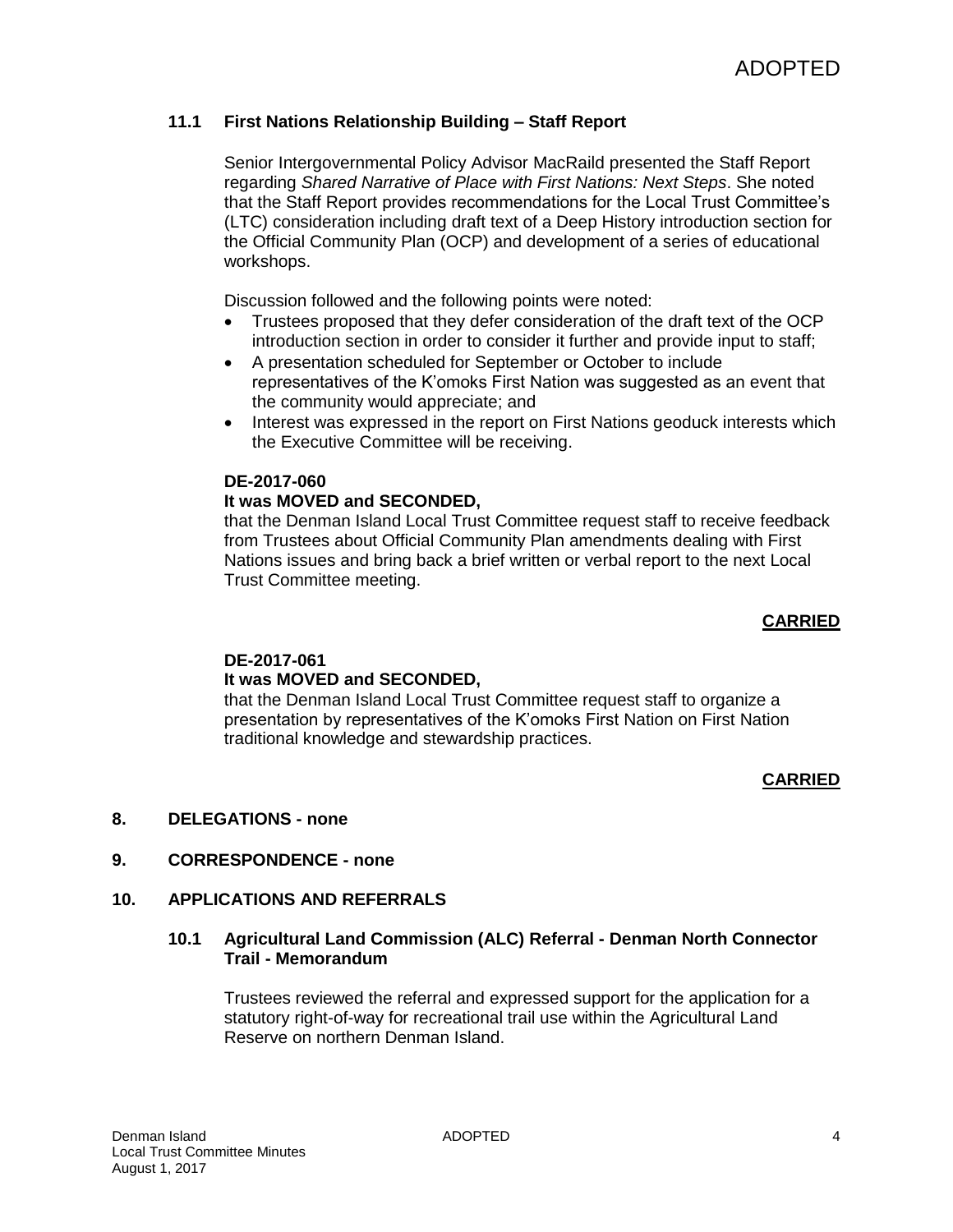# **It was MOVED and SECONDED,**

that the Denman Island Local Trust Committee request staff to convey to the Agricultural Land Commission the Local Trust Committee's support for this application.

# **CARRIED**

**By general consent** the meeting was recessed at 11:03 am and reconvened at 11:08 am.

# **11. LOCAL TRUST COMMITTEE PROJECTS**

# **11.2 Denman Downtown Village Design Charrette - for discussion**

Co-op Student Planner Cox joined the meeting by telephone at 11:09 am.

Co-op Student Planner Cox presented an overview of the status of the Denman Community Design Charrette. He reported that the schedule is being developed and a draft will be provided as soon for review as it is available. He noted that student accommodation, meal coordination and plans for Trustee and public involvement are in progress.

He solicited input regarding a questionnaire for data collection and the following points were noted:

- Short, focused meetings or telephone conversations with businesses;
- To assist in the information gathering, Trustees offered to compile a list of downtown stakeholders; and
- Suggestions for locations for placement of information tables included the General Store, Farmers' Market and Fall Fair.

Co-op Student Planner Cox left the meeting by telephone at 11:17 am.

# **12. REPORTS**

# **12.1 Work Program Reports**

#### 12.1.1 Top Priorities Report dated July 24, 2017

Regional Planning Manager Kjerulf presented the Top Priorities report and provided updates. Trustees reviewed the report and discussed amendments for LTC consideration.

# **DE-2017-063**

# **It was MOVED and SECONDED,**

that the Denman Island Local Trust Committee amend the Top Priorities list by removing the activity under Relationship building with K'omoks First Nation "Plan for a Community to Community (C2C) Forum" as it has been completed; and by removing the OCP Housekeeping Amendments item.

# **CARRIED**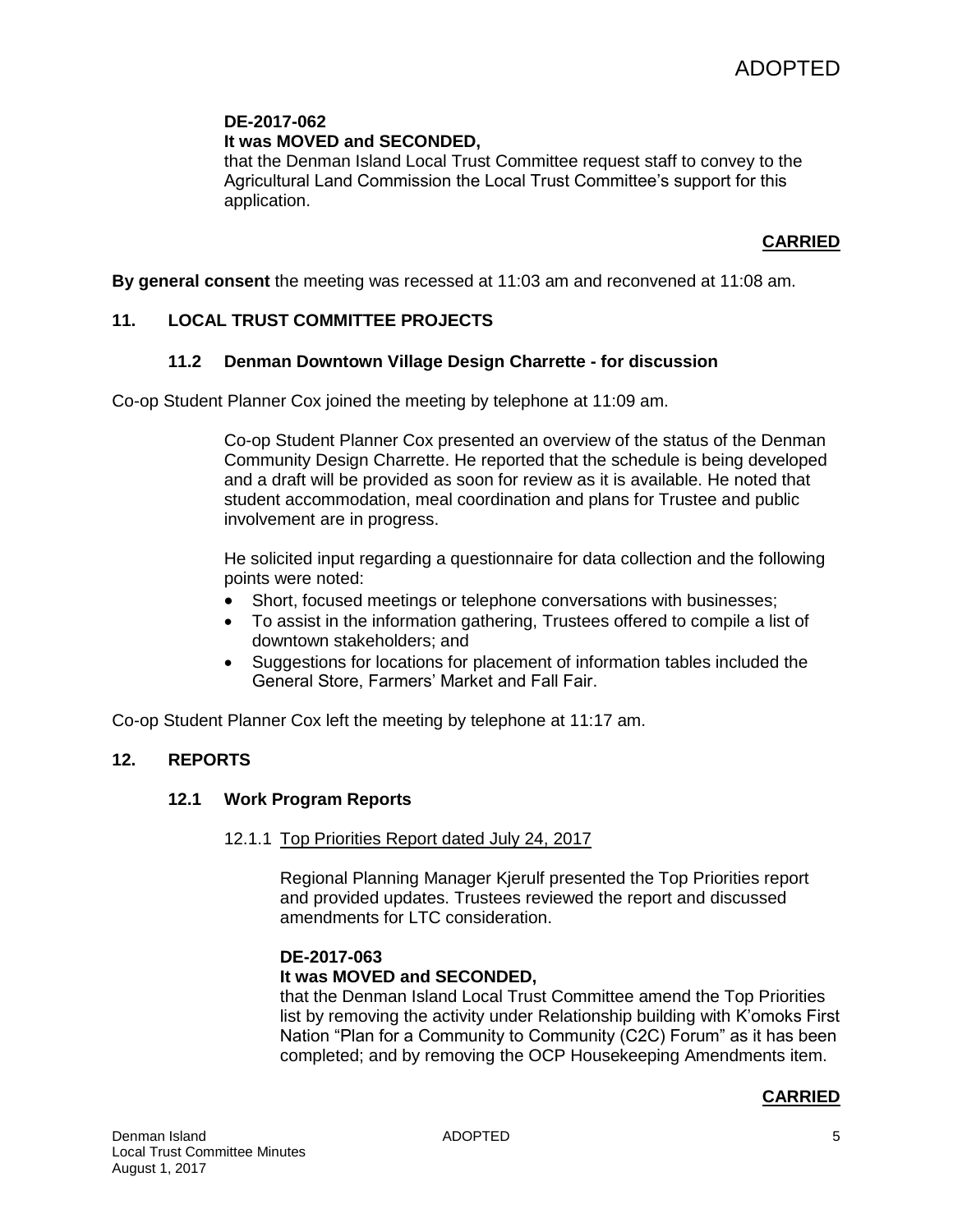# **It was MOVED and SECONDED,**

that the Denman Island Local Trust Committee refer Bylaw No. 223 considerations (agriculture, intensive agriculture, feedlot definitions) to the Advisory Planning Commission and Growers and Producers Alliance as part of its work on Farm Plan Implementation.

# **CARRIED**

# 12.1.2 Projects List Report dated July 24, 2017

Received.

# **12.2 Applications Report dated July 24, 2017**

Received.

# **12.3 Trustee and Local Expense Report dated May, 2017**

Received.

# **12.4 Adopted Policies and Standing Resolutions - none**

# **12.5 Local Trust Committee Webpage**

Trustees requested that information on the Denman Downtown Village Design Charrette including the schedule be provided on the webpage when available.

Senior Intergovernmental Policy Advisor MacRaild left the meeting at 11:27 am.

# **12.6 Chair's Report**

Chair Morrison reported on the following:

- Executive Committee (EC) has started working on the Project Charter for the *Islands Trust Act* amendment;
- Bowen Island has been removed from the Forestry Stewardship Plan for now;
- EC has been considering how to administer applications for grants and funding to assess, remove and dispose of derelict vessels;
- EC members will be attending the 2017 Union of BC Municipalities Convention and will seek to meet with Ministry officials;
- She attended a Trust Fund Board meeting; and
- She attended a Community Information Meeting on Keats Island regarding a proposed rezoning application and bylaw amendments, which was well attended.

# **12.7 Trustee Reports**

Trustee Busheikin reported on the following

• She attended the Advisory Planning Commission meeting where work on the Farm Plan Implementation project is being considered;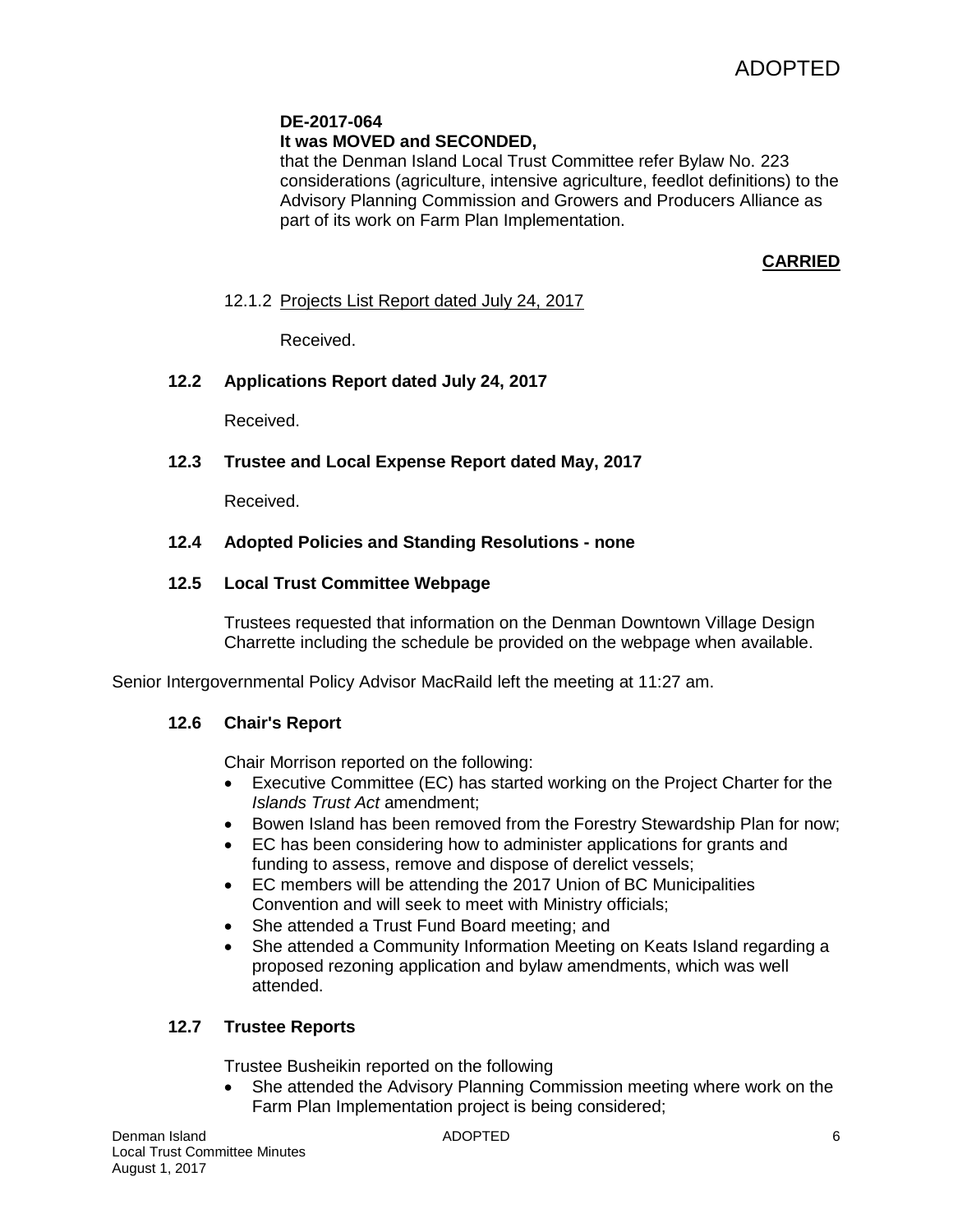- She assisted in the creation of a general information brochure on the Denman Community Design Charrette process and made them available for information and distribution;
- She participated in a successful meeting with members of the K'omoks First Nation on Denman Island and will be volunteering at the Tribal Journeys event; and
- Trustee Office Hours were held and she had many conversations with community members on topics including trailers, road maintenance, housing and trails.

Trustee Critchley reported on the following:

- He attended Trust Council on Lasqueti Island;
- This year's recipients of the Stewardship Awards included two from Denman Island: Denman Island Memorial Society and Denman and Hornby Community Health Care Society;
- He attended the Well Water Workshop presented by Islands Trust and he noted that it was very worthwhile;
- He held Trustee Office Hours:
- Trust Council will be held on Denman Island in September;
- He has become aware of concerns regarding the Bowser Sewer Project which falls within the Ballenas Winchelsea Local Trust Area; and
- He has been reading books on indigenous matters.

# **12.8 Electoral Area Director's Report - none**

# **12.9 Trust Fund Board Report**

Chair Morrison provided a brief Trust Fund Board Report. She reported that the Transfer Agreement for the Valens Brook Nature Reserve was presented at the last Trust Fund Board meeting and consideration was given to a proposal for a conservation area on Galiano Island relating to the Chrystal Mountain meditation retreat centre.

# **13. NEW BUSINESS**

# **13.1 Fisheries and Oceans Canada (DFO) - Beach Clean-up - for discussion**

Trustees acknowledged comments heard in Town Hall on this issue. They suggested a response be provided to the correspondence from DFO that includes the following points:

- Expressing appreciation to the DFO for offering to put resources and attention to aquaculture debris;
- Relating concerns regarding driving on the beach, referencing draft Bylaw No. 225;
- Noting that a suggestion from a community group was heard to locate the dumpsters at Buckley Bay and the LTC supports that proposition;
- Highlighting the environmental value of the foreshore; and
- Expressing the hope that this clean-up will be handled in as environmentally responsible a manner as possible and will be an ongoing process.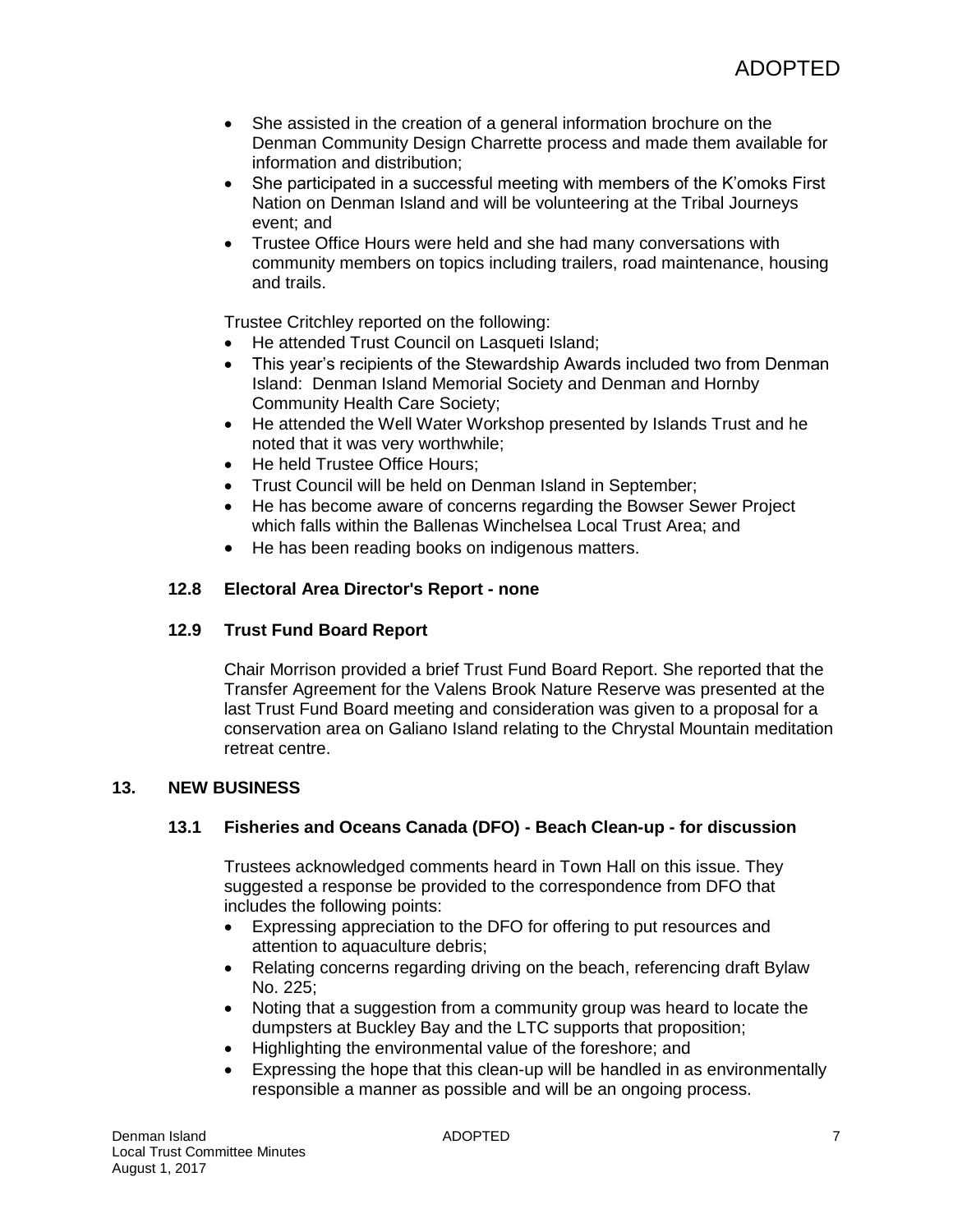# **It was MOVED and SECONDED,**

that the Denman Island Local Trust Committee request staff to draft a letter for the signature of the Chair of the Local Trust Committee responding to the correspondence of June 21, 2017 from Fisheries and Oceans Canada including an expression of concern by the Local Trust Committee that driving on the beach be minimized.

# **CARRIED**

# **14. UPCOMING MEETINGS**

#### **14.1 Next Regular Meeting Scheduled for Tuesday, October 3, 2017 at 9:30 am at the Denman Activity Centre, 1111 Northwest Road, Denman Island, BC**

Trustees confirmed the next regular meeting date, time and location.

# **15. TOWN HALL**

- A member of the public made the following comments:
	- Expressed concern that the text of the response to DFO regarding beach cleanup stating "that driving on the beach be minimized" should be expressed in stronger terms to discourage any driving on the beach for clean-up purposes.
	- Provided Trustees with photo evidence of stakes and nets placed in shallow water for aquaculture purposes that presents a danger to the public.
	- Indicated that DFO had been notified and their response was unsatisfactory and asked if the LTC could address this matter.
		- o Trustee Busheikin offered to send this information to the Islands Trust Victoria Office for follow-up.
- A member of the public made the following comments:
	- The existing OCP Introduction History was written by local residents with interest in particular fields, not by Islands Trust staff.
	- Trustees appear to have varying opinions on the effect of a potential Salt Spring Island municipal incorporation on the Islands Trust mandate. He asked if Trustees thought the mandate would be diminished if this incorporation occurs.
		- o Trustees responded that, should incorporation proceed, the intent is to ensure that Salt Spring Island would continue to be subject to the preserve and protect aspect of the mandate.

# **16. CLOSED MEETING**